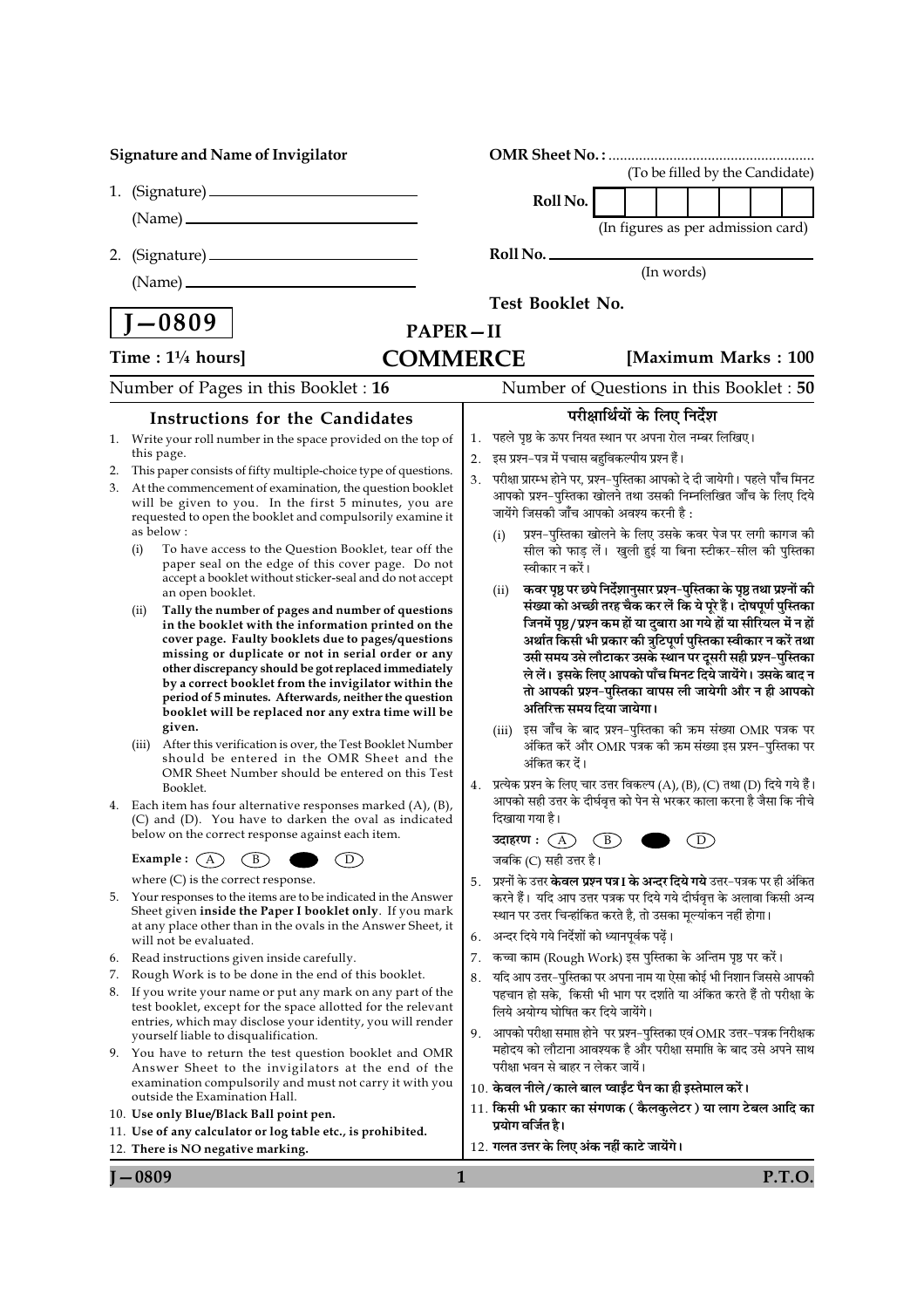# **COMMERCE**

## **PAPER-II**

- Note: This paper contains fifty (50) objective-type questions, each question carrying two (2) marks. Attempt all of them.
- $1.$ Which of the following is *not* an objective of competition Act 2002?
	- (A) Prohibition of abuse of dominant position
	- Prohibition of Restrictive Trade Practices (B)
	- $(C)$ Prohibition of Anti Competitive Agreements
	- (D) Regulation of combinations
- $2.$ Consumers have the right:
	- to be protected against goods and services that are hazardous to life and property.  $(i)$
	- $(ii)$ to assured, wherever possible, access to a variety of goods and services at notional prices.

Code:

- (A) Both (i) and (ii) are correct
- $(B)$ Both (i) and (ii) are wrong
- $(C)$ Only (i) is correct
- (D) Only (ii) is correct
- $3.$ Which of the following is *not* an element of the micro environment of business?
	- (A) Suppliers Competitors (B)
	- $(C)$ **Trade Policy** (D) Publics
- $4.$ Match the following legislations with the year of their enactment :
	- $(a)$ Industries (Development and Regulation) Act  $(i)$  1969
	- $(b)$ Foreign Exchange Management Act  $(ii) 1951$
	- Securities Exchange Board of India Act  $(c)$ (iii) 1999
	- $(d)$ Monopolies and Restrictive Trade Practices Act  $(iv) 1992$ Codes:
	- $(a)$  $(b)$  $(c)$  $(d)$  $(A)$  $(i)$  $(iii)$   $(iv)$   $(ii)$  $(B)$  $(i)$  $(iii)$   $(ii)$  $(iv)$  $(C)$  $(ii)$  $(iii)$  $(iv)$  $(i)$
	- $(D)$  $(ii)$  $(iii)$  $(i)$  $(iv)$
- $5.$ Which of the following is *not* an instrument of monetary policy?
	- (A) Deficit financing
- (B) Statutory Liquidity Ratio
- (C) Cash Reserve Ratio (D) Open Market Operations

 $I - 0809$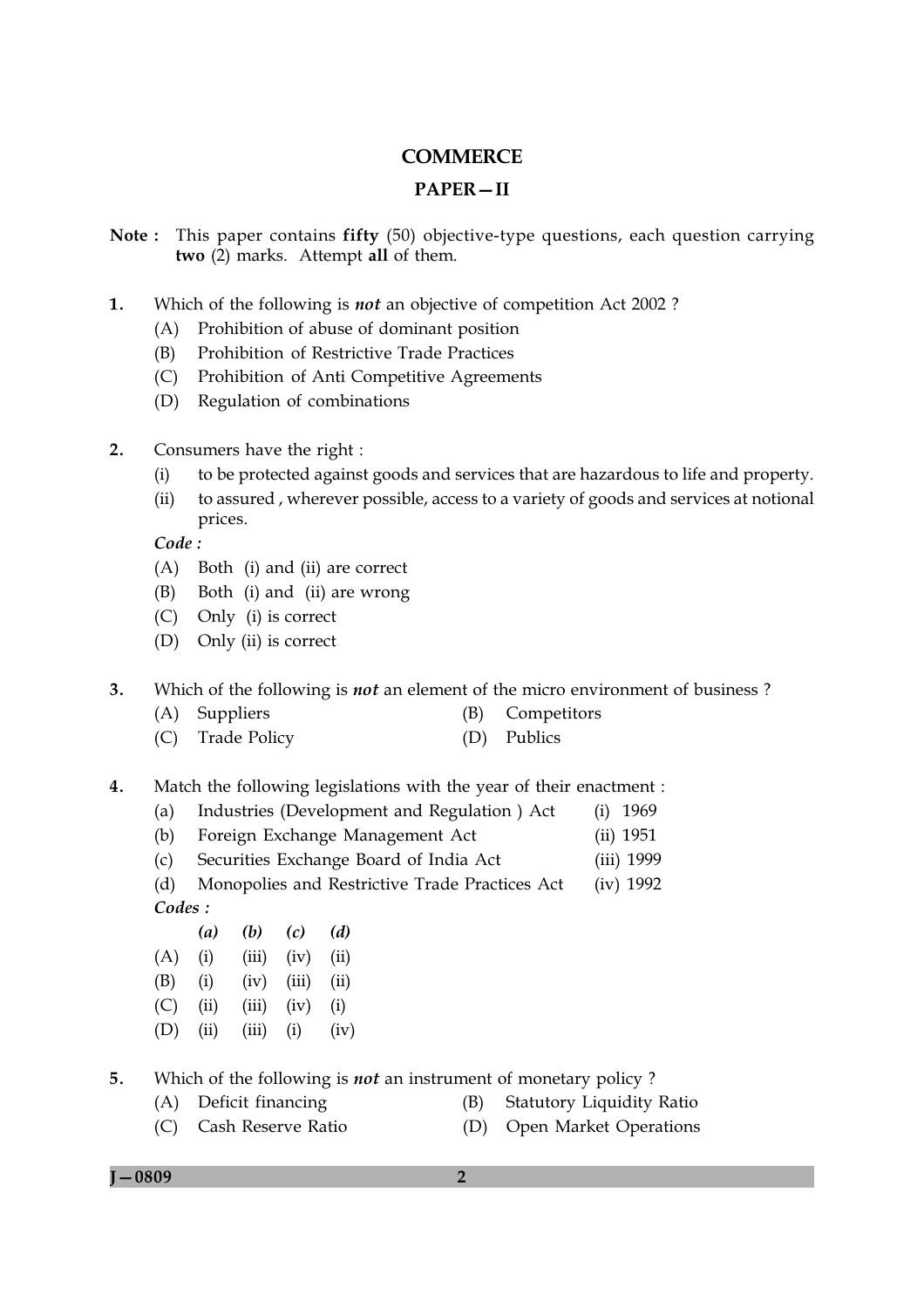## वाणिज्य

## प्रश्नपत्र-II

- इस प्रश्नपत्र में **पचास** (50) बहु-विकल्पीय प्रश्न हैं। प्रत्येक प्रश्न के **दो** (2) अंक हैं। **सभी** प्रश्नों के उत्तर नोट : दीजिए।
- निम्न लिखित में से कौन सा कम्पीटीशन अधिनियम का उद्देश्य *नहीं* है ?  $\mathbf{1}$ .
	- (A) प्रभृत्व की सत्ता के दुरूपयोग का निषेध
- (B) प्रतिबंधित वाणिज्य रीति का निषेध
- (C) प्रतिद्वन्दता विरोधी व्यवहारों का निषेध
- (D) संयोजन विनियमन

- उपभोक्ता को अधिकार है कि  $2.$ 
	- (i) वह अपना बचाव उन वस्तुओं और सेवाओं से कर सके जो उसके जीवन और सम्पत्ति के लिए हानिकारक हैं।
	- (ii) जहाँ तक संभव हो वस्तुएं एवं सेवाएं के तुच्छ मूल्य पर उपलब्ध होनी चाहिए।

कोड:

- (A) (i) और (ii) दोनों सही हैं।
- (i) और (ii) दोनों गलत है। (B)
- $(C)$  केवल (i) सही है।
- (D) केवल (ii) सही है।
- निम्नलिखित में से व्यवसाय के व्यष्टि पर्यावरण का कौन सा घटक *नहीं* है?  $\overline{3}$ .
	- (A) आपूर्तक (B) प्रतिद्वन्दी (C) व्यापार नीति  $(D)$  जनता
- निम्नलिखित विधियों को उनके लागू किये जाने वाले वर्ष से मिलाइए  $\overline{4}$ .
	- औद्योगिक (विकास एवं नियमन) अधिनियम  $(a)$ 1969  $(i)$
	- विदेश विनिमय प्रबन्ध अधिनियम  $(b)$  $(ii)$ 1951
	- भारतीय प्रतिभूति विनियमन बोर्ड अधिनियम  $(c)$  $(iii)$ 1999
	- एकाधिकार एवं प्रतिबन्धात्मक व्यापार व्यवहार अधिनियम  $(iv)$  1992  $(d)$ 
		- $(a)$  $(b)$  $(c)$  $(d)$
	- $(iii)$   $(iv)$  $(ii)$  $(A)$  $(i)$
	- $(ii)$  $(B)$  $(i)$  $(iv)$   $(iii)$
	- $(C)$  $(ii)$  $(iii)$  $(iv)$  $(i)$
	- $(D)$  $(ii)$  $(iii)$  $(i)$  $(iv)$

(A) घाटे की वित्तव्यवस्था

- निम्न लिखित में से कौनसा मौद्रिक नीति का यंत्र *नहीं* हैं ?  $5<sub>1</sub>$ 
	- (B) अधिनियमित तरलता अनुपात
	- (C) नकद कोष अनुपात (D) खुले व्यापार का प्रक्रिया

```
I - 0809
```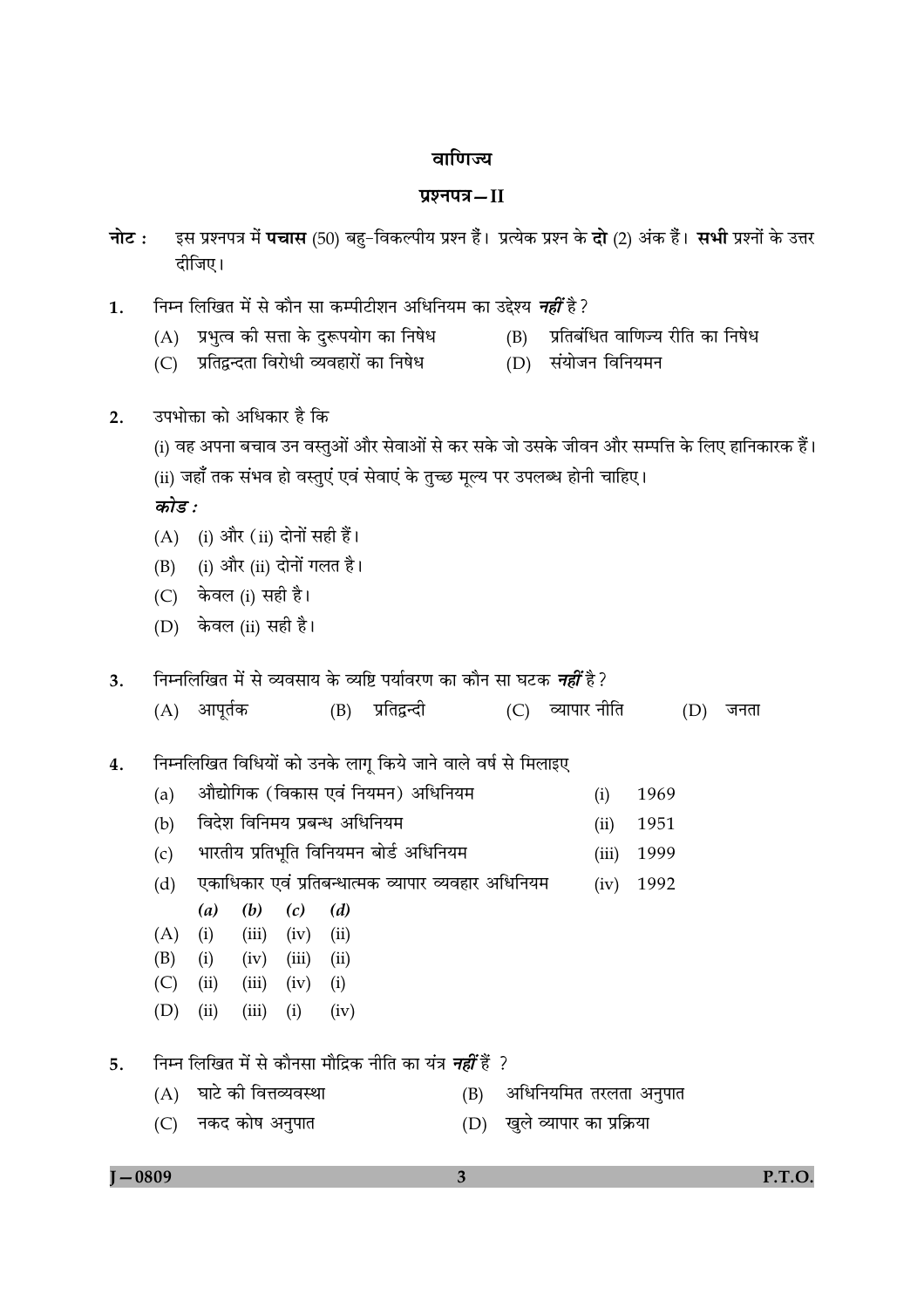- A and B are partners sharing profits in the ratio of 2:3. They admit C for  $1/4<sup>th</sup>$  share in 6. the business. The sacrificing ratio of A and B is:  $(B) \quad 1:4$  $(A) 3:1$  $(C) 2:3$  $(D) 1:1$
- Premium on redemption of debenture is: 7.
	- (A) Personal Account (B) Real Account
	- (C) Nominal Account (D) None of the above
- 8. If profit and fixed cost are Rs. 80,000 and Rs 2,80,000 respectively, the total variable cost and break-even sales are:
	- (A) Rs. 5.40,000 and Rs. 9.00,000 (B) Rs. 5,40,000 and Rs. 7,00,000
	- (C) Rs. 4,20,000 and Rs. 7,00,000 (D) Rs. 4,20,000 and Rs. 9,00,000
- 9. The extent to which an organization uses fixed cost in its cost structure is called :
	- (A) Overall leverage Fixed leverage (B)
	- (C) Financial leverage (D) Operating leverage
- $10.$ Direct costs are:
	- (A) Traceable to the cost object (B) Allocated to cost object
	- (C) Total cost of the cost object (D) None of the above
- In a typical demand schedule, quantity demanded : 11.
	- (A) Varies directly with price (B) Varies proportionately with price
	- (C) Varies inversely with price (D) Is independent of price
- 12. Opportunity cost is a term which describes :
	- (A) A bargain price for a factor of production
	- Cost related to an optimum level of production (B)
	- (C) Average variable cost
	- (D) None of the above
- The principle which states that an input must be so allocated between various uses that 13. the value added by the last unit of input is the same in all its uses is called :
	- (A) Marginal Principle **Incremental Principle** (B)
	- (C) Equal-marginal Principle (D) Discounting Principle
- 14. An example of derived demand is:
	- (A) Money
	- (C) Cigarette (D) Mobile phone

 $\overline{\mathbf{4}}$ 

- 
- 
- 
- 
- 
- 

 $(B)$  Car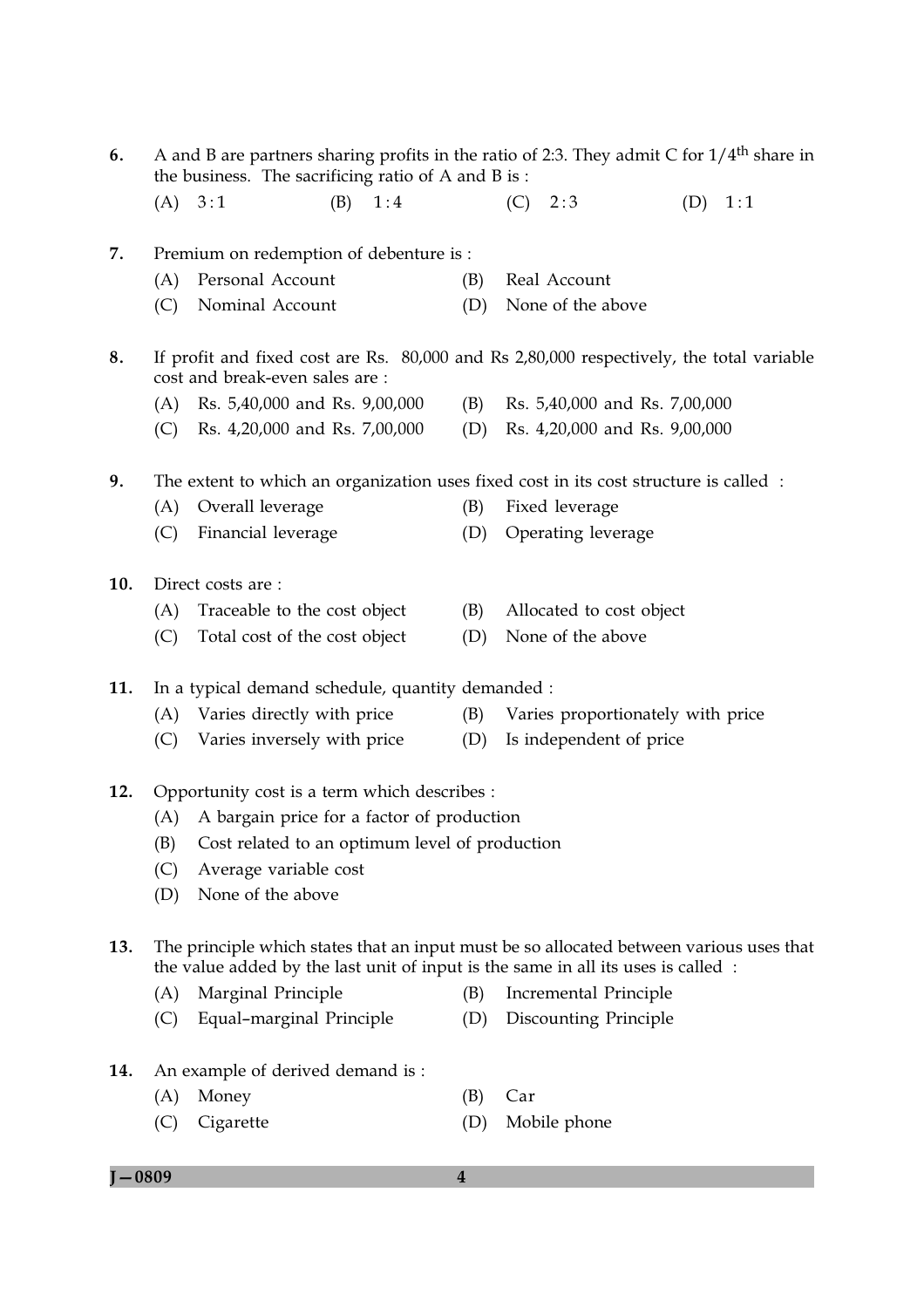| $J - 0809$ |                                           |                                                                                                           |     |                 | 5   |     |                          |                                             |  |                | P.T.O. |
|------------|-------------------------------------------|-----------------------------------------------------------------------------------------------------------|-----|-----------------|-----|-----|--------------------------|---------------------------------------------|--|----------------|--------|
|            |                                           | $(A)$ मुद्रा                                                                                              | (B) | कार             |     | (C) | सिगरेट                   |                                             |  | (D) मोबाइल फोन |        |
| 14.        |                                           | निकाली हुई माँग के सिद्धान्त का उदाहरण है :                                                               |     |                 |     |     |                          |                                             |  |                |        |
|            | (C)                                       | समसीमान्त सिद्धान्त                                                                                       |     |                 |     |     | (D) बट्टे का सिद्धान्त   |                                             |  |                |        |
|            | (A)                                       | सीमांन्त सिद्धान्त                                                                                        |     |                 | (B) |     | वृद्धिदर सिद्धान्त       |                                             |  |                |        |
| 13.        |                                           | जिस अन्तिम विनिवेश इकाई द्वारा अर्ध वृद्धि सभी विनिवेशों में बराबर होती है। का सिद्धान्त कहलाता है :      |     |                 |     |     |                          |                                             |  |                |        |
|            |                                           |                                                                                                           |     |                 |     |     |                          |                                             |  |                |        |
|            | (C)                                       | औसत चल लागत                                                                                               |     |                 | (D) |     | उपरोक्त में से कोई नहीं। |                                             |  |                |        |
|            |                                           | (A) उत्पाद घटक का सौदेबाजी मूल्य                                                                          |     |                 | (B) |     |                          | उत्पाद के इष्टतम स्तर से लागत सम्बन्धित है। |  |                |        |
|            |                                           | 12. अवसर लागत पद से ज्ञात होता है:                                                                        |     |                 |     |     |                          |                                             |  |                |        |
|            | (C)                                       | मूल्य से विपरीत दिशा में बदलती है।                                                                        |     |                 | (D) |     | मूल्य से स्वतन्त्र है।   |                                             |  |                |        |
|            |                                           | (A) मूल्य के साथ परिवर्तनशील होती है।                                                                     |     |                 | (B) |     |                          | मूल्य के साथ आनुपातिक रूप से बदलती है।      |  |                |        |
| 11.        |                                           | विशिष्ट माँग सारीणी में माँगी जाने वाली मात्रा :                                                          |     |                 |     |     |                          |                                             |  |                |        |
|            |                                           | (C) लागत उद्देश्य की कुल लागत                                                                             |     |                 | (D) |     | उपरोक्त में से कोई नहीं। |                                             |  |                |        |
|            |                                           | (A) लागत उद्देश्य से सम्बन्धित                                                                            |     |                 | (B) |     | लागत उद्देश्य से आबंटित  |                                             |  |                |        |
| 10.        |                                           | प्रत्यक्ष लागत होती है :                                                                                  |     |                 |     |     |                          |                                             |  |                |        |
|            |                                           |                                                                                                           |     |                 |     |     |                          |                                             |  |                |        |
|            | (C)                                       | वित्तिय उत्तोलक                                                                                           |     |                 | (D) |     | चालक उत्तोलक             |                                             |  |                |        |
|            | (A)                                       | सम्पूर्ण उत्तोलक                                                                                          |     |                 | (B) |     | स्थिर उत्तोलक            |                                             |  |                |        |
| 9.         |                                           | कोई संगठन जिस सीमा तक अपने लागत ढाँचे में स्थायी लागत का प्रयोग करता है, उसे कहा जाता है:                 |     |                 |     |     |                          |                                             |  |                |        |
|            |                                           | (C) 4,20,000 रुपये और 7,00,000 रुपये                                                                      |     |                 | (D) |     |                          | 4,20,000 रुपये और 9,00,000 रुपये            |  |                |        |
|            |                                           | $(A)$ 5,40,000 रुपये और 9,00,000 रुपये                                                                    |     |                 | (B) |     |                          | 5,40,000 रुपये और 7,00,000 रुपये            |  |                |        |
| 8.         |                                           | यदि लाभ और स्थायी लागत क्रमश: 80,000 रुपऐ और 2,80,000  रुपए हैं तो चल-लागत और सम-बिन्दु<br>विक्रय होंगे : |     |                 |     |     |                          |                                             |  |                |        |
|            |                                           |                                                                                                           |     |                 |     |     |                          |                                             |  |                |        |
|            | (C)                                       | नाममात्र खाता                                                                                             |     |                 | (D) |     | उपरोक्त में से कोई नहीं। |                                             |  |                |        |
|            | (A)                                       | व्यक्तिगत खाता                                                                                            |     |                 | (B) |     | वास्तविक खाता            |                                             |  |                |        |
| 7.         |                                           | ऋण-पत्रों के भुगतान पर दिये जानेवाला प्रीमियम होता है :                                                   |     |                 |     |     |                          |                                             |  |                |        |
|            |                                           | (A) 3:1                                                                                                   |     | $(B) \quad 1:4$ |     |     | (C) 2:3                  |                                             |  | (D) 1:1        |        |
|            | प्रवेश दिया। A और B का त्याग अनुपात होगा: |                                                                                                           |     |                 |     |     |                          |                                             |  |                |        |
| 6.         |                                           | A और B एक फर्म में 2 : 3 अनुपात में लाभ बाँटने में साझीदार हैं। उन्होंने व्यवसाय में 1/4 भाग के लिए C को  |     |                 |     |     |                          |                                             |  |                |        |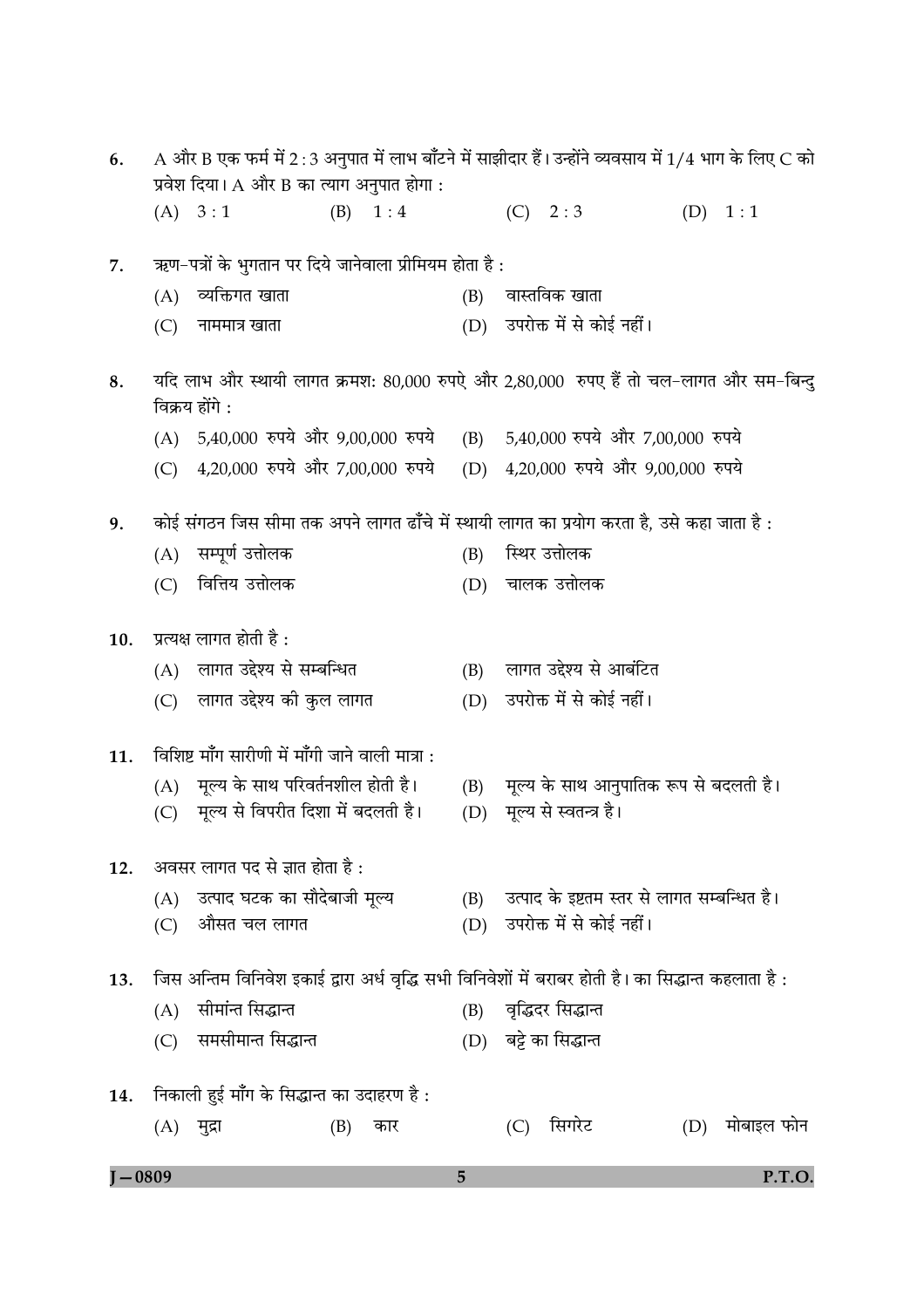| 15. | "Kinked Demand curve approach " is concerned with :                                            |                                                                                               |     |                |     |        |                                   |     |                |
|-----|------------------------------------------------------------------------------------------------|-----------------------------------------------------------------------------------------------|-----|----------------|-----|--------|-----------------------------------|-----|----------------|
|     | (A)                                                                                            | Price Discrimination                                                                          |     |                | (B) |        | Price Flexibility                 |     |                |
|     | (C)                                                                                            | Price Rigidity                                                                                |     |                | (D) |        | Dual Pricing                      |     |                |
| 16. |                                                                                                | Karl Pearson's coefficient of correlation between two variables X and Y is equal to :         |     |                |     |        |                                   |     |                |
|     | the covariance between two variables<br>(A)<br>the product of their standard deviations<br>(B) |                                                                                               |     |                |     |        |                                   |     |                |
|     | (C)                                                                                            | the square root of product of two regression coefficients.                                    |     |                |     |        |                                   |     |                |
|     | (D)                                                                                            | None of the above                                                                             |     |                |     |        |                                   |     |                |
|     |                                                                                                |                                                                                               |     |                |     |        |                                   |     |                |
| 17. |                                                                                                | "Parameter" refers to the characteristic of the :                                             |     |                |     |        |                                   |     |                |
|     | (A)                                                                                            | Population                                                                                    |     |                | (B) | Sample |                                   |     |                |
|     | (C)                                                                                            | Both                                                                                          |     |                | (D) |        | None of these                     |     |                |
| 18. | called :                                                                                       | If the probability of inclusion of every unit of the population in the sample is equal, it is |     |                |     |        |                                   |     |                |
|     | (A)                                                                                            | Simple Random Sampling                                                                        |     |                | (B) |        | <b>Stratified Random Sampling</b> |     |                |
|     | (C)                                                                                            | <b>Systematic Sampling</b>                                                                    |     |                | (D) |        | None of these                     |     |                |
|     |                                                                                                |                                                                                               |     |                |     |        |                                   |     |                |
| 19. |                                                                                                | For $3 \times 2$ contingency table, the degrees of freedom for testing the hypothesis is :    |     |                |     |        |                                   |     |                |
|     | $(A)$ 6                                                                                        |                                                                                               | (B) | $\overline{2}$ |     | (C)    | $\mathfrak{Z}$                    | (D) | $\overline{4}$ |
| 20. |                                                                                                | The "word length" of a computer is measured in :                                              |     |                |     |        |                                   |     |                |
|     | (A)                                                                                            | <b>Bytes</b>                                                                                  | (B) | Millimeters    |     | (C)    | Meters                            | (D) | <b>Bits</b>    |
|     |                                                                                                |                                                                                               |     |                |     |        |                                   |     |                |
| 21. |                                                                                                | 'Motivation Hygiene Theory ' was propounded by :                                              |     |                |     |        |                                   |     |                |
|     |                                                                                                | (A) Herzberg (B) Maslow                                                                       |     |                |     |        |                                   |     |                |
|     | (C)                                                                                            | Mc Gregor                                                                                     |     |                | (D) |        | Peter F Drucker                   |     |                |
| 22. |                                                                                                | 'Grapevine' communication is a type of :                                                      |     |                |     |        |                                   |     |                |
|     | (A)                                                                                            | Formal communication                                                                          |     |                | (B) |        | Informal communication            |     |                |
|     | (C)                                                                                            | Written communication                                                                         |     |                | (D) |        | Vertical communication            |     |                |
|     |                                                                                                |                                                                                               |     |                |     |        |                                   |     |                |
| 23. |                                                                                                | 'Span of control' refers to:                                                                  |     |                |     |        |                                   |     |                |
|     | (A)                                                                                            | Controlling technique                                                                         |     |                |     |        |                                   |     |                |
|     | (B)                                                                                            | Number of units under a company                                                               |     |                |     |        |                                   |     |                |
|     | (C)                                                                                            | Number of subordinates under a manager                                                        |     |                |     |        |                                   |     |                |
|     | (D)                                                                                            | Supply area of a company                                                                      |     |                |     |        |                                   |     |                |

 $J - 0809$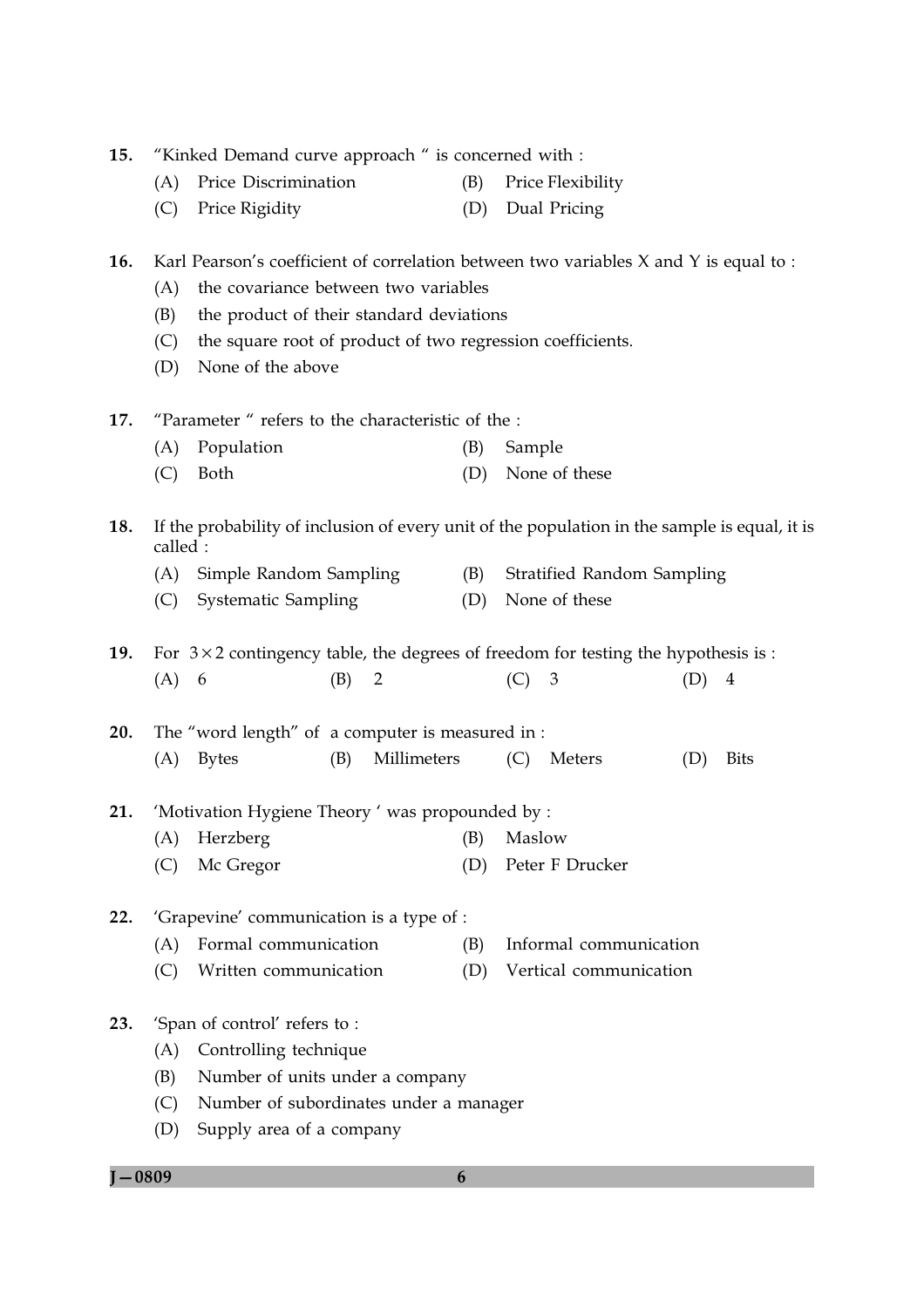| 15. |         | ''किंकड माँग'' वक्र दृष्टिकोण का सम्बन्ध है :                                                     |     |                |     |         |                                  |         |                          |
|-----|---------|---------------------------------------------------------------------------------------------------|-----|----------------|-----|---------|----------------------------------|---------|--------------------------|
|     |         | (A) मूल्य विभेद                                                                                   |     |                | (B) |         | मूल्य का लचकीलापन                |         |                          |
|     |         | (C) मूल्य का अलचकीलापन                                                                            |     |                | (D) |         | द्विमूल्य नीति                   |         |                          |
| 16. |         | X एवं Y चलों के बीच कर्ल पियर्सन का सह संबंध गुणांक बराबर होता है :                               |     |                |     |         |                                  |         |                          |
|     | (A)     | दोनों चलों के बीच सह विचरण                                                                        |     |                |     |         |                                  |         |                          |
|     | (B)     | दोनों चलों के प्रमाप विचलों का गुणनफल                                                             |     |                |     |         |                                  |         |                          |
|     | (C)     | दोनों प्रत्यावर्तन गुणांक के गुणक का वर्ग मूल                                                     |     |                |     |         |                                  |         |                          |
|     | (D)     | उपरोक्त कोई नहीं                                                                                  |     |                |     |         |                                  |         |                          |
| 17. |         | 'पैरामीटर' इनमें से किसके अभिलक्षण इंगित करता है?                                                 |     |                |     |         |                                  |         |                          |
|     | (A)     | जनसंख्या                                                                                          |     | (B) प्रतिदर्श  |     |         | (C) दोनों                        |         | (D) इनमें से कोई भी नहीं |
| 18. |         | यदि प्रतिदर्श में जनसंख्या की प्रत्येक ईकाई के शामिल होने की प्रायकिता बराबर है तो उसे कहते हैं : |     |                |     |         |                                  |         |                          |
|     | (A)     | सामान्य यछद्र प्रतिदर्श                                                                           |     |                |     |         | (B) स्ट्रैटिफाइड यछद्र प्रतिदर्श |         |                          |
|     | (C)     | सविधि प्रतिदर्श                                                                                   |     |                |     |         | (D) उपरोक्त में से कोई नहीं      |         |                          |
| 19. |         | प्राक्कल्पना जाँच कार्य के लिये 3×2 आनुषंगिक तालिका की "डिग्री आफ फरिडम" है:                      |     |                |     |         |                                  |         |                          |
|     | $(A)$ 6 |                                                                                                   | (B) | $\overline{2}$ |     | $(C)$ 3 |                                  | $(D)$ 4 |                          |
| 20. |         | संगणक को शाब्दिक लम्बाई नापी जाती है :                                                            |     |                |     |         |                                  |         |                          |
|     |         | (A) बाइटस                                                                                         | (B) | मिलीमीटर       |     | (C)     | मीटर                             | (D)     | बिट्स                    |
| 21. |         | अभिप्रेरणा का सफाई सिद्धान्त की व्याख्या की थी :                                                  |     |                |     |         |                                  |         |                          |
|     |         | (A) हर्ज़बर्ग                                                                                     | (B) | मास्लो         |     | (C)     | मेक्ग्रेगर                       |         | (D) पीटर एफ ड्रकर        |
| 22. |         | अंगूरीलता सम्प्रेषण सम्बन्धित है :                                                                |     |                |     |         |                                  |         |                          |
|     | (A)     | औपचारिक सम्प्रेषण                                                                                 |     |                | (B) |         | अनौपचारिक सम्प्रेषण              |         |                          |
|     | (C)     | लिखित सम्प्रेषण                                                                                   |     |                | (D) |         | अनुलम्ब सम्प्रेषण                |         |                          |
| 23. |         | नियन्त्रण के विस्तार का भाव है :                                                                  |     |                |     |         |                                  |         |                          |
|     | (A)     | नियन्त्रण तकनीक                                                                                   |     |                |     |         |                                  |         |                          |
|     | (B)     | किसी कम्पनी के अन्तर्गत घटकों की संख्या                                                           |     |                |     |         |                                  |         |                          |
|     | (C)     | प्रबन्धक के अन्तर्गत अधीनस्थों की संख्या                                                          |     |                |     |         |                                  |         |                          |
|     | (D)     | कम्पनी का आपूर्ति क्षेत्र                                                                         |     |                |     |         |                                  |         |                          |

 $J - 0809$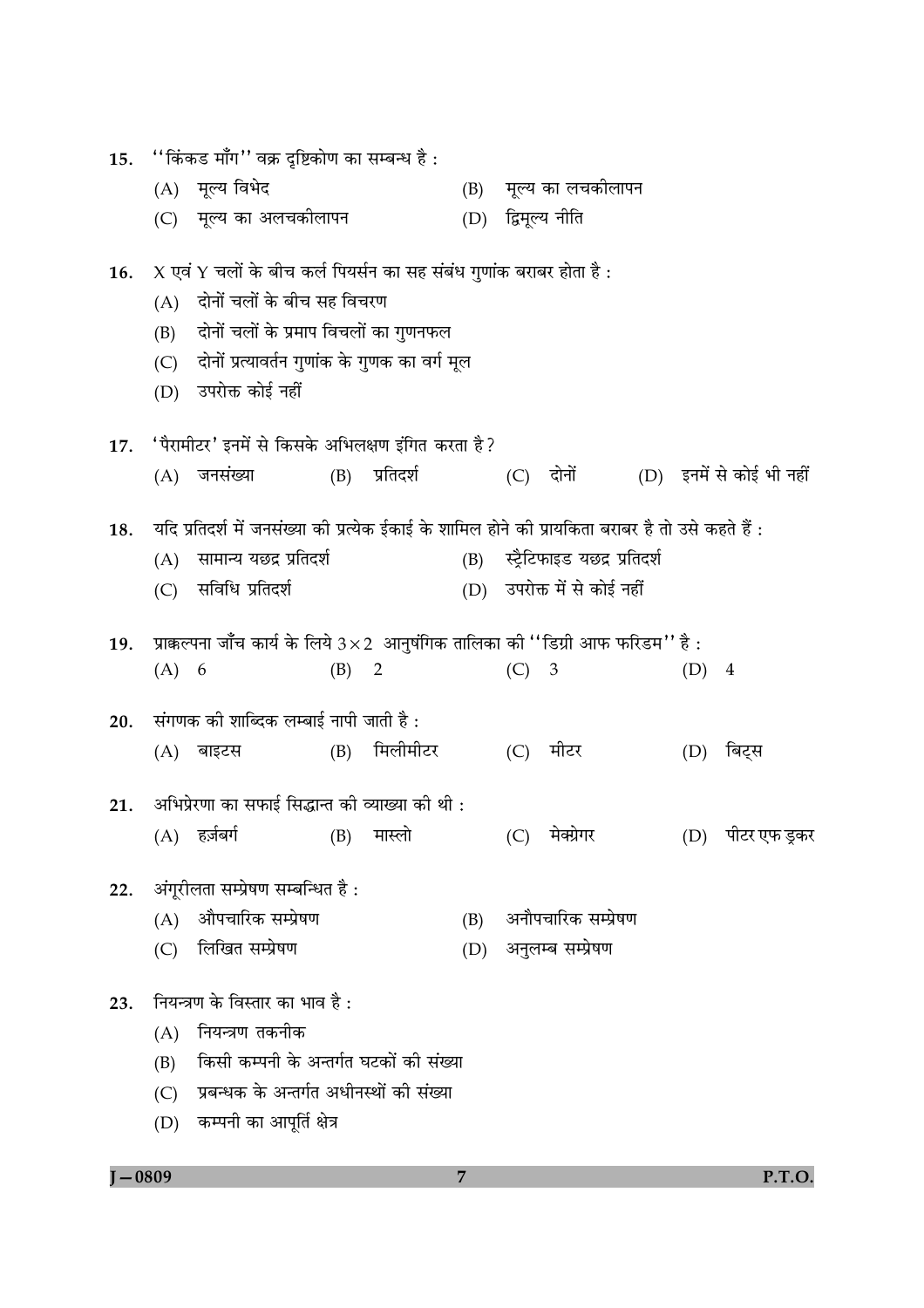24. A written statement of main duties and responsibilities which a particular job entails is called : (A) Job evaluation (B) Job analysis (C) Job description (D) None of the above 25. Elton Mayo is main contributor to: (A) Classical approach (B) Bureaucracy (C) Modern Theory of Management (D) Human relations approach  $26.$ Which one of the following is an example of non-store retailing? (A) Limited Line Stores (B) Discount Stores (C) Tele Marketing (D) Super Markets 27. Promotional efforts directed primarily at end users so that they will ask middle men for the product, is called : (A) Pull strategy (B) Push strategy (C) Single segment strategy (D) Penetration strategy 28. A product line strategy where in a company adds a lower priced products to a line to reach a market that cannot afford higher priced items, is called :  $(A)$  Trading up (B) Trading down (C) Product Line Extension (D) Life cycle extension 29. Which is the step following the 'test marketing' in the process of new product development? (A) Idea Screening (B) Prototype Development (D) Commercialisation (C) Business Analysis 30. Which of the following is *not* a demographic basis of market segmentation? (A) Income (B) Life Style (D) Family Life Cycle (C) Occupation 31. Taffler's (1995) Z score does not include : (B) Acid test ratio (A) Current ratio

(D) None of the above (C) Stock turnover

### $I - 0809$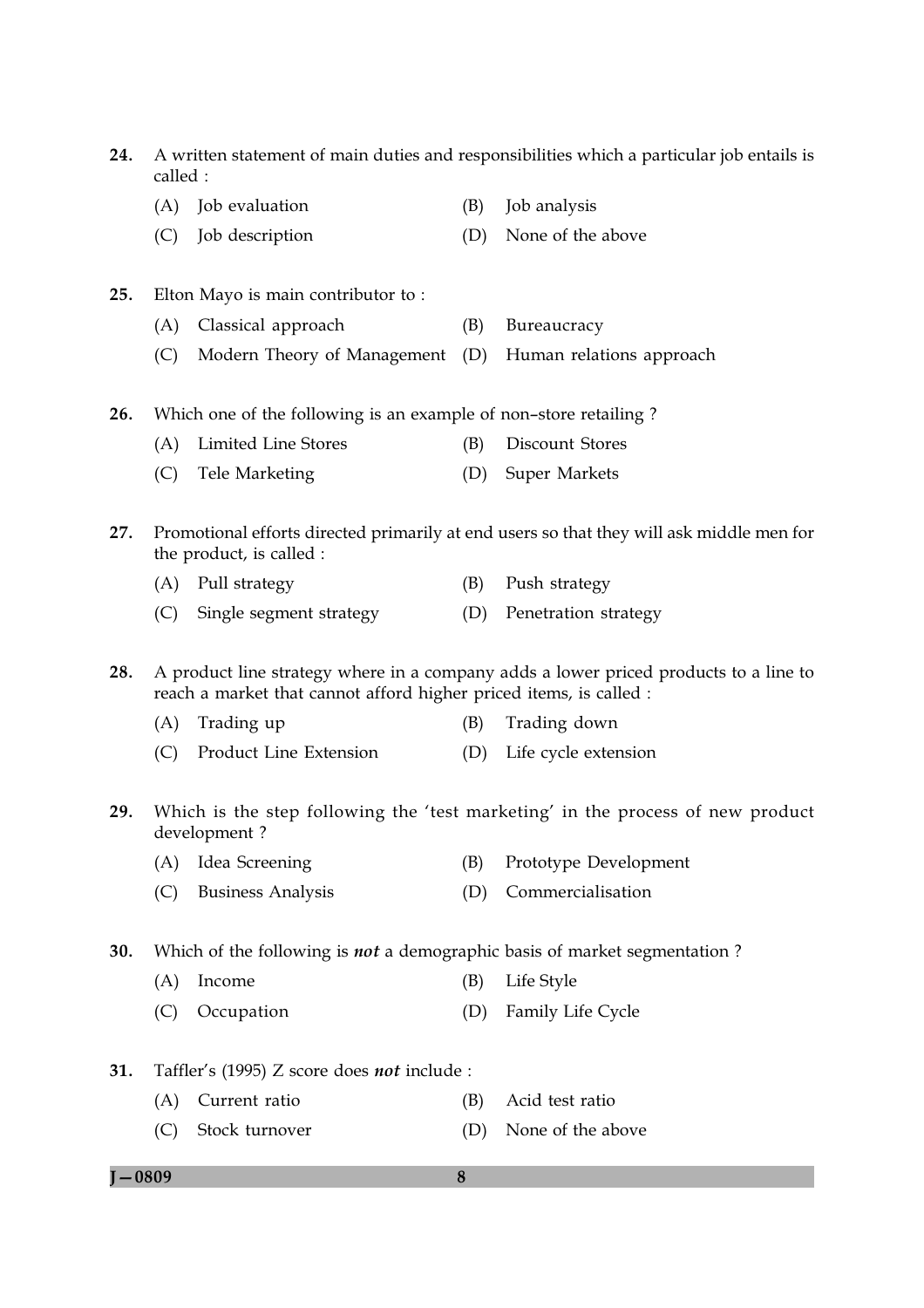| 24. | किसी कार्य को करने के लिखित वर्णन बताये गए कर्त्तव्यों एवं उत्तरदायित्व को कहते हैं : |                                                                                  |     |                                                                                                    |  |  |  |
|-----|---------------------------------------------------------------------------------------|----------------------------------------------------------------------------------|-----|----------------------------------------------------------------------------------------------------|--|--|--|
|     |                                                                                       | (A) कार्य मूल्यांकन                                                              | (B) | कार्य विश्लेषण                                                                                     |  |  |  |
|     | (C)                                                                                   | कार्य विवरण                                                                      |     | (D) उपरोक्त में से कोई भी नहीं।                                                                    |  |  |  |
| 25. |                                                                                       | एल्टन मायो का मुख्य योगदान है :                                                  |     |                                                                                                    |  |  |  |
|     |                                                                                       | (A) क्लासिकल दृष्टिकोण                                                           | (B) | नौकरशाही                                                                                           |  |  |  |
|     |                                                                                       | (C) प्रबन्ध का अर्वाचीन सिद्धान्त                                                | (D) | मानवीय सम्बन्धों का दृष्टि कोण                                                                     |  |  |  |
| 26. |                                                                                       | निम्नलिखित में से गैर-भण्डारण फुटकर से सम्बन्धित है :                            |     |                                                                                                    |  |  |  |
|     | (A)                                                                                   | सीमित पंक्ति भण्डार                                                              |     | (B) छूट वाले स्टोर                                                                                 |  |  |  |
|     | (C)                                                                                   | टेली मार्केटिंग                                                                  |     | (D) सुपर मार्किट                                                                                   |  |  |  |
| 27. |                                                                                       | प्रायासों को कहते हैं :                                                          |     | अन्तिम उपभोक्ता मध्यस्थ से उत्पाद की माँग करने के लिए अभिप्रेरित किये जाने के लिए, लिए गए सम्बर्धन |  |  |  |
|     |                                                                                       | (A) खींचने की रणनीति                                                             |     | (B) धकेलने की रणनीति                                                                               |  |  |  |
|     |                                                                                       | (C) एकल क्षेत्रीय रणनीति                                                         | (D) | भेदीय रणनीति                                                                                       |  |  |  |
|     |                                                                                       |                                                                                  |     |                                                                                                    |  |  |  |
| 28. |                                                                                       | उपभोक्ता उच्च मूल्य का उत्पाद खरीदने में सक्षम नहीं होते, ऐसी रणनीति को कहते है: |     | जब एक कम्पनी अपनी वर्तमान उत्पाद शृंखला में कम कीमत की नई उत्पाद कड़ी को जोड़ता है क्योंकि         |  |  |  |
|     |                                                                                       | (A) अर्ध व्यापार                                                                 | (B) | अधोगमी व्यापार                                                                                     |  |  |  |
|     |                                                                                       | (C) उत्पाद श्रृंखला का विस्तार                                                   |     | (D) उत्पाद के जीवन चक्र का विस्तार                                                                 |  |  |  |
| 29. |                                                                                       | नव उत्पाद विकास की प्रक्रिया में ''टैस्ट मार्केटिंग'' के बाद का चरण कौन सा है ?  |     |                                                                                                    |  |  |  |
|     | (A)                                                                                   | विचार समालोचना                                                                   | (B) | प्रोटोटाइप विकास                                                                                   |  |  |  |
|     | (C)                                                                                   | व्यवसाय विश्लेषण                                                                 | (D) | वाणिज्यीकरण                                                                                        |  |  |  |
| 30. |                                                                                       | निम्नलिखित में से कौन सा जनांकिकी के आधार पर बाज़ार का विभागीकरण <i>नहीं</i> है? |     |                                                                                                    |  |  |  |
|     | (A)                                                                                   | आय                                                                               | (B) | जीवन शैली                                                                                          |  |  |  |
|     | (C)                                                                                   | व्यवसाय                                                                          | (D) | पारिवारीक जीवन चक्र                                                                                |  |  |  |
| 31. |                                                                                       | टाफ्फलर (1995) के Z (जेड) स्कोर में शामिल <i>नहीं</i> है :                       |     |                                                                                                    |  |  |  |
|     | (A)                                                                                   | चालू अनुपात                                                                      | (B) | एसिड टैस्ट अनुपात                                                                                  |  |  |  |

 $\sim$   $\sim$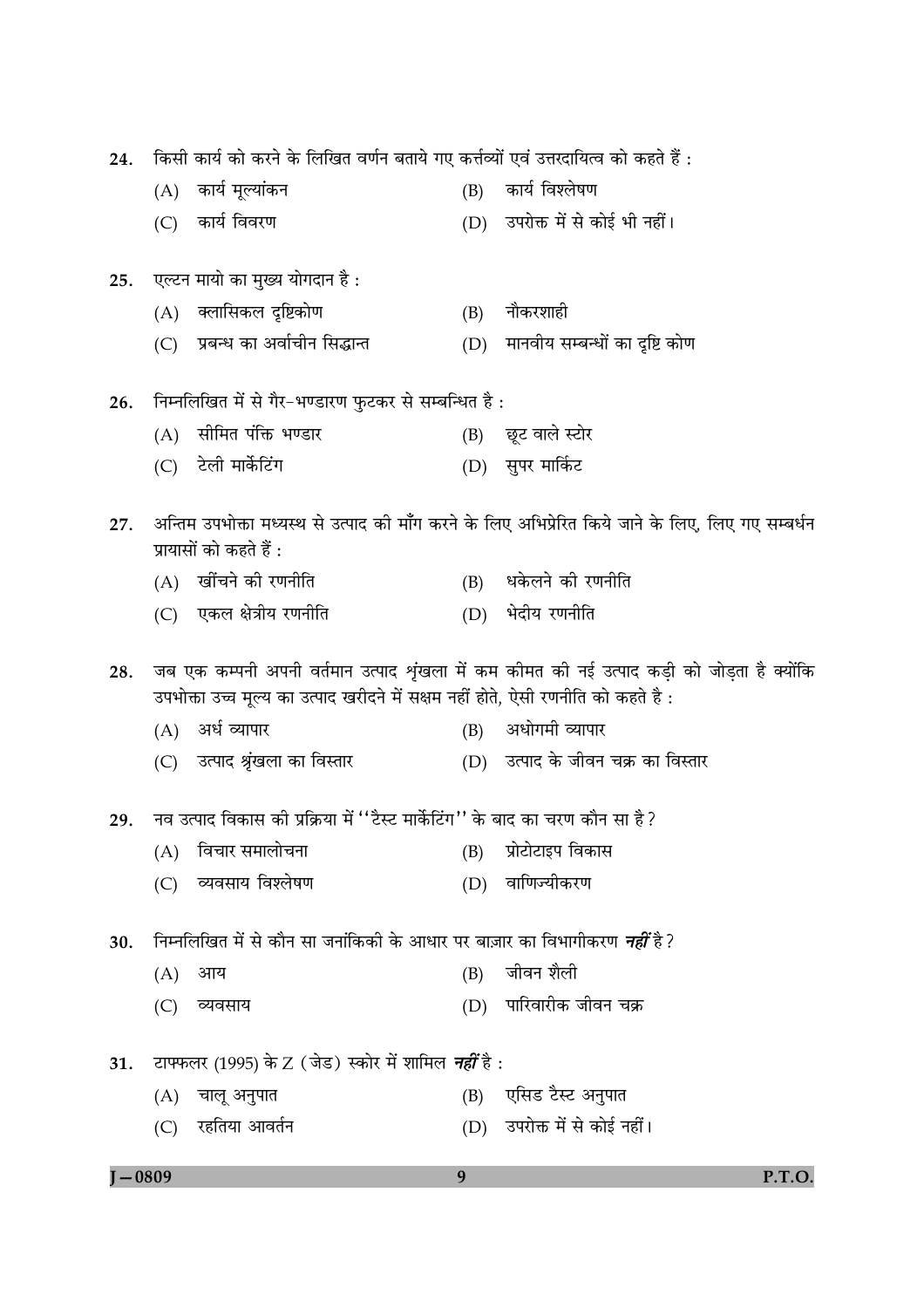$I - 0809$ 

 $(C)$ 

38.

**39.** 

Business Plans designed to achieve the organisation's objectives is called :

(D) Corporate Development Plan

 $(B)$ 

- 10
- $(B)$ **Functional Department**

Human Resources forecasts

- 
- (A) Line Department (C) Authority Department (D) Service Department
- 
- 

37. Productivity means :

- (B)
- One's skills, abilities in meeting the needs of the job which one is holding currently
- $(D)$ The ratio of an organisation's output to its inputs
- 
- (A) An act of increasing the knowledge and skills of an employee for doing a particular job
	- Using the minimum amount of resources needed to produce goods and services
	-
	-
	- $(C)$
	-
- 
- 
- 
- 

(A) Organisational Planning

Human Resource Department is:

(A) Human Resource Planning

Strategic Plan

(C) Career Planning

Cost of leasing is lower than :

(A) Cash credit

(A) Information

needs is called :

- 35.
- 
- 
- -
	- Market Efficiency is dependent on :
	-
- 
- -
- $(C)$
- Bank Loan (D) None of the above
	- -
- 

(B) Hire purchase

- 
- 
- 
- 
- (B) Accounts
- 
- Technology  $(C)$ (D) Management
- The process of integrating the employees' needs and aspirations with organisational
- 36.
- 
- - -
		- - - (B) Human Resource Planning (D) Succession Planning
			-
- $32.$ Approximately, IRR is inverse of :
	- (A) Pay back period
	- $NPV$ (B)

 $33.$ 

34.

- (C) Adjusted Accounting Rate of Return
- (D) None of the above

- Auction pricing is a superior method of price discovery because :
	-
- (A) All can participate
	- - (B) None can participate
- -
	-
- (C) It Leads to speculation (D) None of the above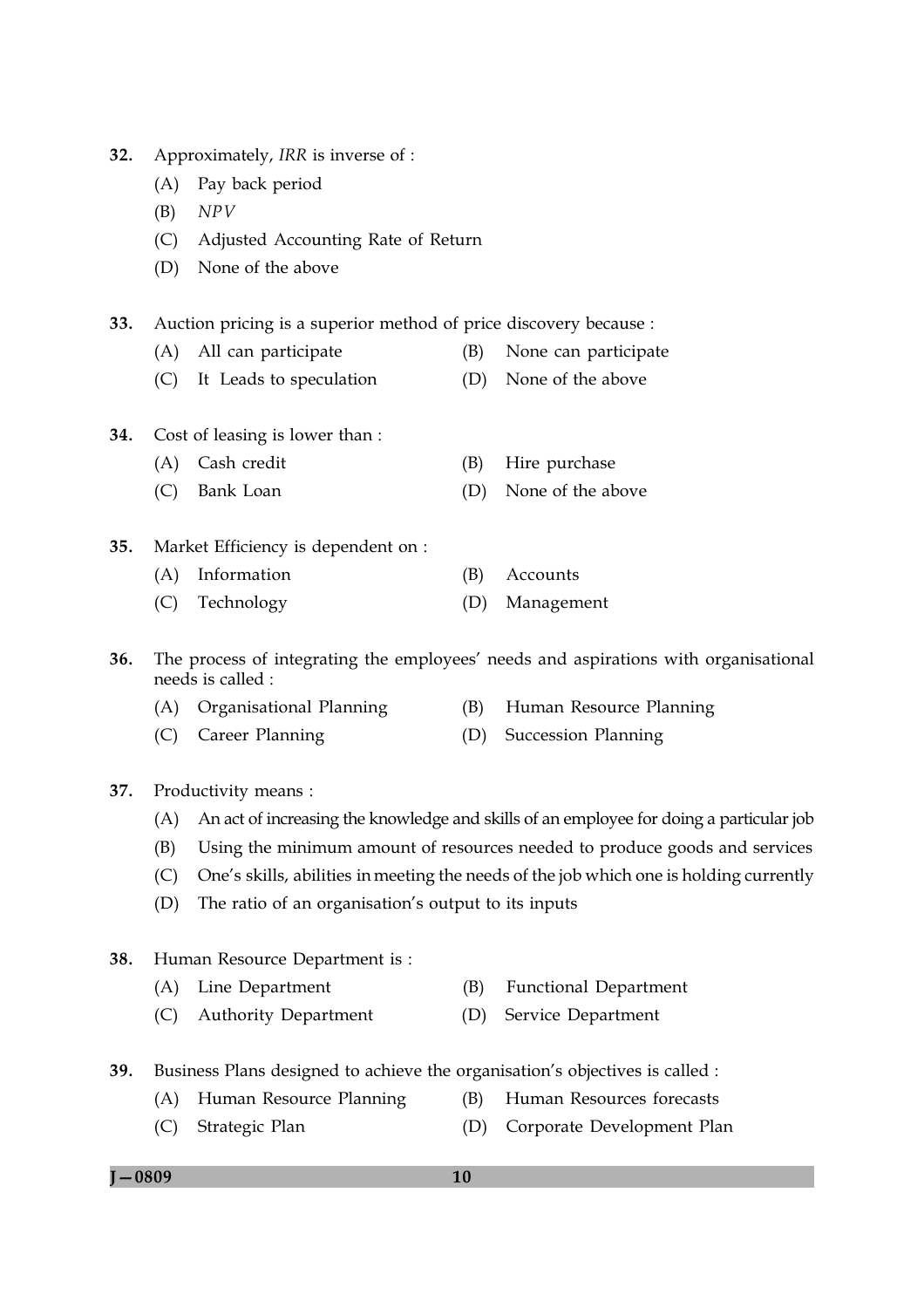| अनुमानत: IRR (आई आर आर) विलोम है :<br>32. |     |                                                                                  |     |                                                                                      |  |  |
|-------------------------------------------|-----|----------------------------------------------------------------------------------|-----|--------------------------------------------------------------------------------------|--|--|
|                                           | (A) | पे बैक पीरीयड                                                                    |     | $(B)$ एन पी वी $(NPV)$                                                               |  |  |
|                                           |     | (C) लेखाकंन को समायोजित प्रत्याय दर                                              |     | (D) उपरोक्त में से कोई नहीं                                                          |  |  |
| 33.                                       |     | नीलामी मूल्य ढूँढने की उत्तम प्रणाली है क्यों कि :                               |     |                                                                                      |  |  |
|                                           |     | (A) सभी सहभागी होते हैं।                                                         |     | (B) कोई सहभागी नहीं हो सकता।                                                         |  |  |
|                                           |     | (C) इससे सट्टा होता है।                                                          | (D) | उपरोक्त में से कोई नहीं                                                              |  |  |
| 34.                                       |     | पट्टे की लागत इन में से किससे कम होती है ?                                       |     |                                                                                      |  |  |
|                                           |     | (A) नकद उधार                                                                     | (B) | किराया खरीद                                                                          |  |  |
|                                           |     | (C) बैंक ऋण                                                                      | (D) | उपरोक्त में से कोई नहीं।                                                             |  |  |
| 35.                                       |     | बाज़ार की साधकता निर्भर है :                                                     |     |                                                                                      |  |  |
|                                           |     | लेखे<br>(B)<br>(A) सूचना                                                         |     | प्राद्योगिकी<br>(C)<br>(D)<br>प्रबन्धन                                               |  |  |
| 36.                                       |     | प्रक्रिया कहलाती है :                                                            |     | संगठन की आवश्यकताओं के साथ कर्मचारियों की आवश्यकताओं एवं अपेक्षाओं को समाहित करने की |  |  |
|                                           |     | (A) संगठनात्मक नियोजन                                                            |     | (B) मानव संसाधन नियोजन                                                               |  |  |
|                                           |     | (C) केरियर नियोजन                                                                | (D) | उत्तराधिकार नियोजन                                                                   |  |  |
| 37.                                       |     | उत्पादकता से अभिप्राय है :                                                       |     |                                                                                      |  |  |
|                                           |     | (A)    कर्मचारी के किसी विशिष्ट कार्य को करने के ज्ञान एवं निपुणता में वृद्धिकरण |     |                                                                                      |  |  |
|                                           |     | (B) वस्तुओं और सेवाओं को पैदा करने में कम से कम संसाधनों का प्रयोग               |     |                                                                                      |  |  |
|                                           | (C) | व्यक्तिगत योग्यता एवं निपुणता जो वर्तमान कार्य को पूर्ण करने के लिए आवश्यक है।   |     |                                                                                      |  |  |
|                                           | (D) | संगठन का आगत–निर्गत अनुपात।                                                      |     |                                                                                      |  |  |
| 38.                                       |     | मानव संसाधन विभाग है :                                                           |     |                                                                                      |  |  |
|                                           | (A) | रैखिक विभाग<br>(B)                                                               |     | कार्यकारी विभाग    (C)   अभिसत्ता विभाग<br>सेवा विभाग<br>(D)                         |  |  |
| 39.                                       |     | संगठन के उद्देश्यों को प्राप्त करने के लिए बनाई गई व्यावसायिक योजना कहलाता है :  |     |                                                                                      |  |  |
|                                           | (A) | मानव संसाधन नियोजन                                                               | (B) | मानव संसाधन पूर्वानुमान                                                              |  |  |
|                                           | (C) | रणनीतिक योजना                                                                    | (D) | निगम विकास योजना                                                                     |  |  |

```
J - 0809
```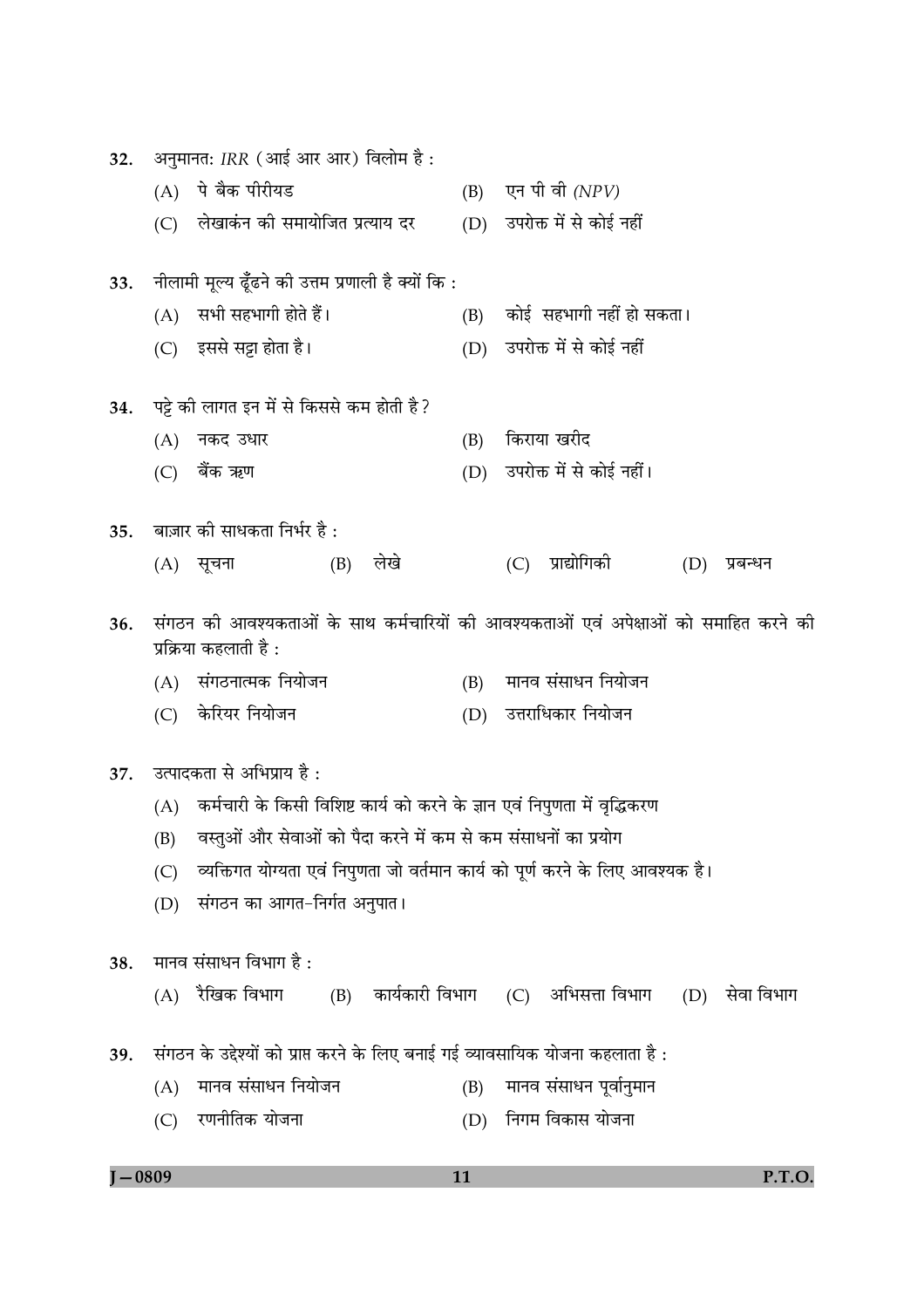40. A performance Appraisal System can be used for the following except :

- (A) Human Resource Planning
- $(B)$ Tone up performance
- $(C)$ Identify individuals with high potential
- (D) Discipline employees
- 41. Banking in India has its origin as early as period.
	- (A) Vedic (B) Moughal
	- (C) British (D) None of the above
- 42. The maturity period of Treasury Bill is:
	- $(A)$  91 days (B) 364 days
	- $(A)$  and  $(B)$  both  $(C)$ (D) None of the above

#### $43.$ " Blue Card" denotes :

- (A) A Credit Card
- (B) A Debit Card
- (C) A Proposition by EU to attract highly qualified professionals from other countries
- (D) None of the above
- 44. "Repo Rate" refers to the rate at which :
	- (A) RBI borrows short term money from the market
	- (B) Banks keeps the money with RBI
	- Bills are discounted by RBI  $(C)$
	- (D) Forex is purchased by RBI
- 45. 'Retail Banking' means :
	- (A) Credit facilities extended to retail traders
	- Providing personal banking services directly to the consumers (B)
	- (C) Collection of large number of dividend/interest warrants
	- (D) Providing services to the employees of large organisations

 $I - 0809$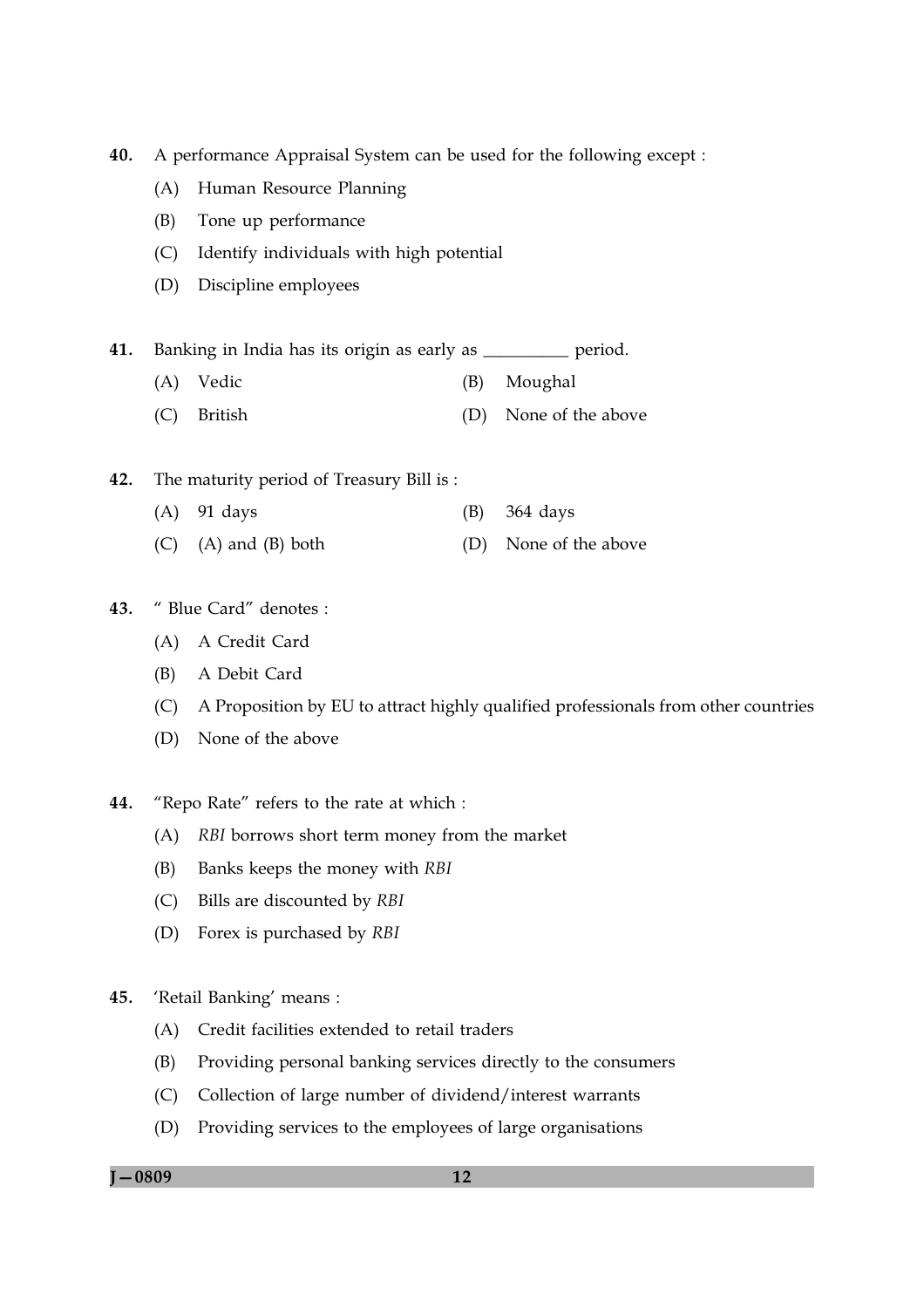ंनिम्नलिखित में से किसके लिए निष्पादन मूल्यांकन प्रणाली का प्रयोग *नहीं* होता ? 40.

- (A) मानव संसाधन नियोजन
- (B) निष्पादनता में वृद्धि लाना
- (C) उच्च संभावनाओं वाले व्यक्तियों की शिनाख्त
- (D) कर्मचारीयों को अनुशासित करना
- भारतीय बैंकिंग का मूलत: सम्बन्ध \_\_\_\_\_\_\_\_\_ समय से है : 41.
	- $(A)$  वैदिक (B) मुगल
	- (C) ब्रिटिश (D) उपरोक्त में कोई नहीं
- ट्रेज़री बिल के परिपक्वता अवधि है: 42.
	- (B) 364 दिन (A) 91 दिन (C) दोनों  $(A)$  और  $(B)$ (D) उपरोक्त में से कोई नहीं।
- 43. ब्लू कार्ड है:
	- (A) क्रेडिट कार्ड
	- (B) डेबिट कार्ड
	- (C) यरोपियन यनियन द्वारा अन्य देशों से उच्च योग्यता प्राप्त पेशेवरों को आकर्षित करने का प्रस्ताव
	- (D) उपरोक्त में से कोई नहीं।
- "रेपो रेट" का आशय उस दर से है जिस पर: 44.
	- भारतीय रिजर्व बैंक अल्पावधि मुद्रा बज़ार से कर्ज लेती है  $(A)$
	- बैंक भारतीय रीज़र्व बैंक के पास मुद्रा रखते हैं।  $(B)$
	- भारतीय रीज़र्व बैंक द्वारा विनिमय विपत्रों का भुगतान किया जाता है।  $(C)$
	- भारतीय रीज़र्व बैंक द्वारा विदेशी मुद्रा खरीदी जाती है।  $(D)$
- "फुटकर बैकिंग" का आशय है: 45.
	- (A) खुदरा व्यापारीयों को साख-सुविधा प्रदान करना।
	- उपभोक्ताओं को प्रत्यक्ष रूप से व्यक्तिगत बैंक सुविधाएँ प्रदान करना।  $(B)$
	- (C) बडी मात्रा में लाभाश / ब्याज प्रपत्र एकत्रित करना।
	- (D) एक बड़े संगठन के कर्मचारियों को सेवा प्रदान करना।

 $J - 0809$ 

P.T.O.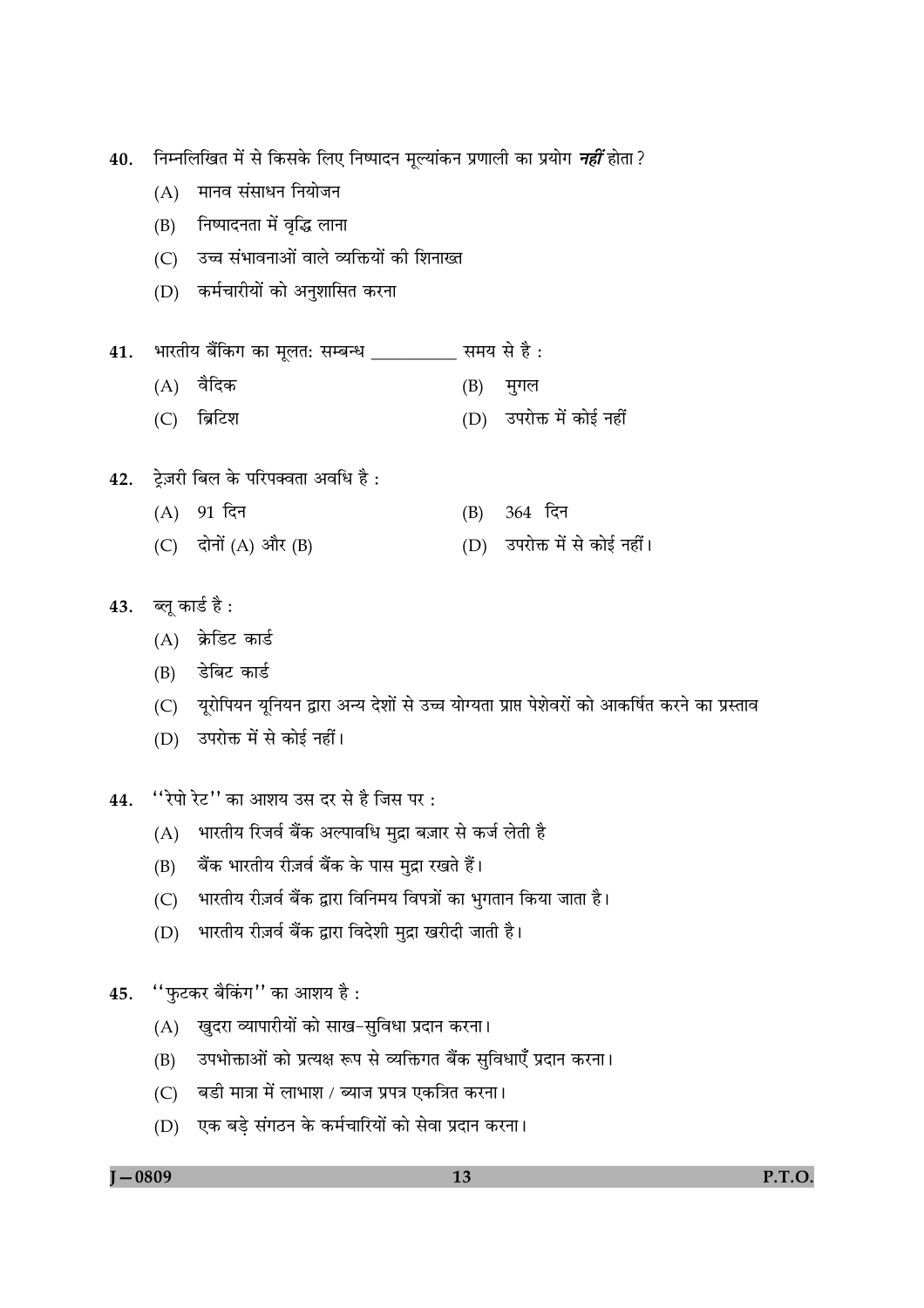- 46. NOSTRO Account:
	- (A) Refers to a current account denominated in a foreign currency maintained by a bank in the currency of home country
	- (B) Carries no interest
	- (C) Provides for nominal interest on over night investments
	- (D) All of the above
- 47. Which of the following is not a mode of foreign capital inflow to India?
	- $(A)$  FDI  $(B)$  $FII$
	- (D) None of the above (C) NRI Accounts

48. IMF has raised the quota and voting share of India which places India at the \_\_ place among 184 members of the organisation.

- $(A) 10^{th}$  $(B)$  11<sup>th</sup>  $(D)$  13<sup>th</sup>  $(C)$  12<sup>th</sup>
- 49. Foreign Trade Policy 2008-09 forecasts the share of India's trade in World Trade at:  $(A)$  1.2 %  $1.3\%$  $(C)$  1.4 % (D)  $1.5\%$  $(B)$
- 50. On the basis of the size and composition of external debt, World Bank has classified India as a:
	- (A) heavily indebted country
	- (B) moderately indebted country
	- (C) less indebted country
	- (D) severely indebted country

 $-0.00 -$ 

 $J - 0809$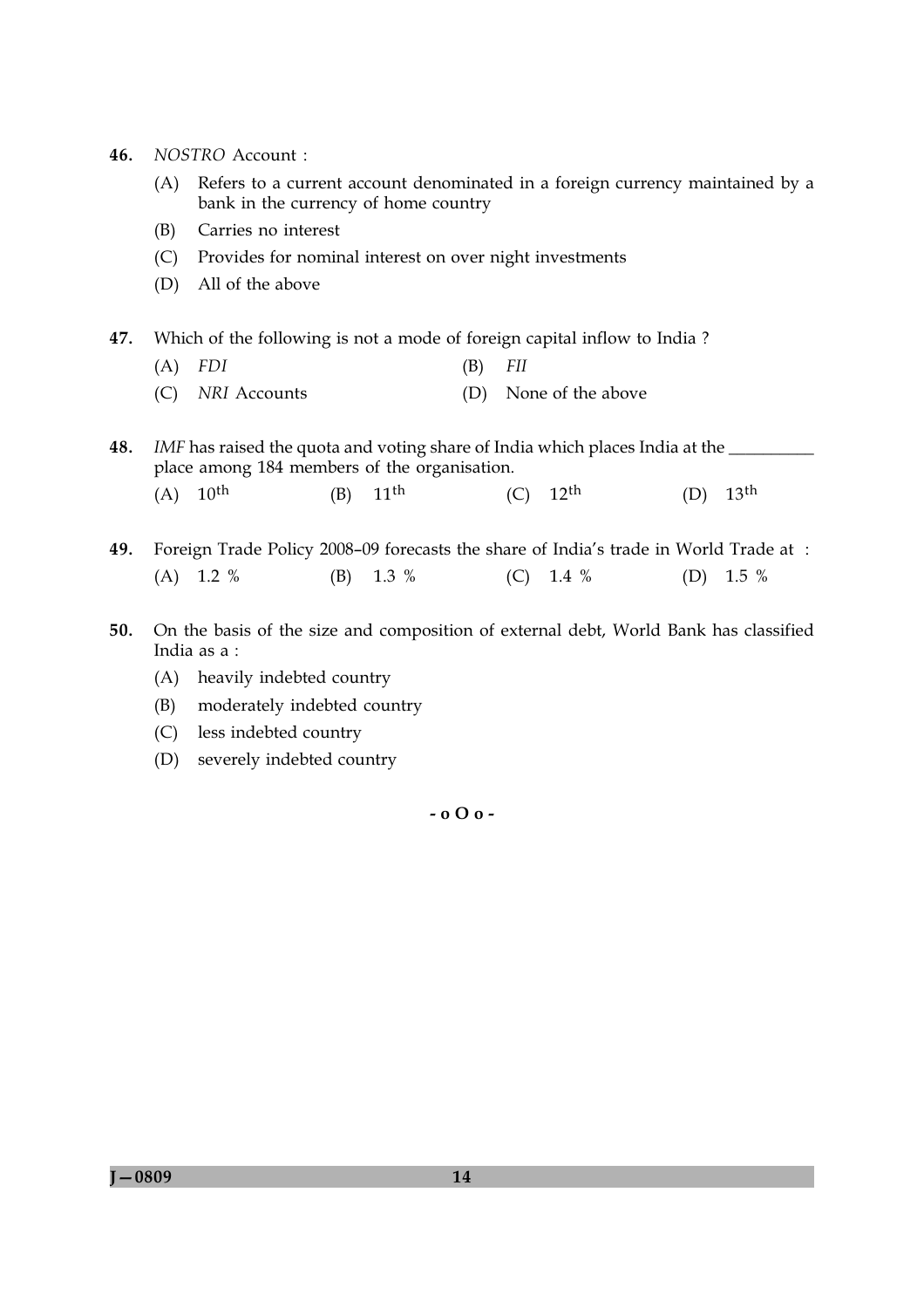NOSTRO खाता : 46.

- (A) चालू खाता होता है जिसमें विदेशी मुद्रा में देशी बैंक द्वारा गृह मुद्रा में रखा जाता है।
- $(B)$ पर ब्याज नहीं दिया जाता है।
- (C) अल्पावधिय के निवेश पर ब्याज दिया जाता है।
- (D) उपरोक्त सभी

47. निम्नलिखित में से कौन सी भारत में विदेशी पूंजी के प्रवाह की विधि है ?

- $(A)$  एफ डी आई (FDI) (B) एफ आई आई  $(FII)$
- (C) एन आर आई लेखे। (D) उपरोक्त में से कोई नहीं

48. आई एम एफ के भारत के कोटा और मताधिकार बढाने से भारत का संगठन के सदस्यों में हो गया है।

(B) ग्यारहवाँ (C) बारहवाँ  $(D)$  तेरहवाँ  $(A)$  दसवाँ

49. विदेशी व्यापार नीति 2008-09 के अनुसार विश्व व्यापार के भारत का अनुमानित हिस्सा होगा :  $(B)$  1.3% (D)  $1.5\%$  $(A)$  1.2%  $(C)$  1.4%

50. बाह्य ऋण की मात्रा एवं संरचना के आधार पर विश्व बैंक ने भारत का वर्गीकरण किया है:

- (A) भारी रूप से ऋण-ग्रस्त राष्ट्र (B) माध्यम रूप से ऋण-ग्रस्त राष्ट्र
- (C) कम ऋण-ग्रस्त राष्ट्र (D) गम्भीर रूप से ऋण-ग्रस्त राष्ट्र।

 $-000-$